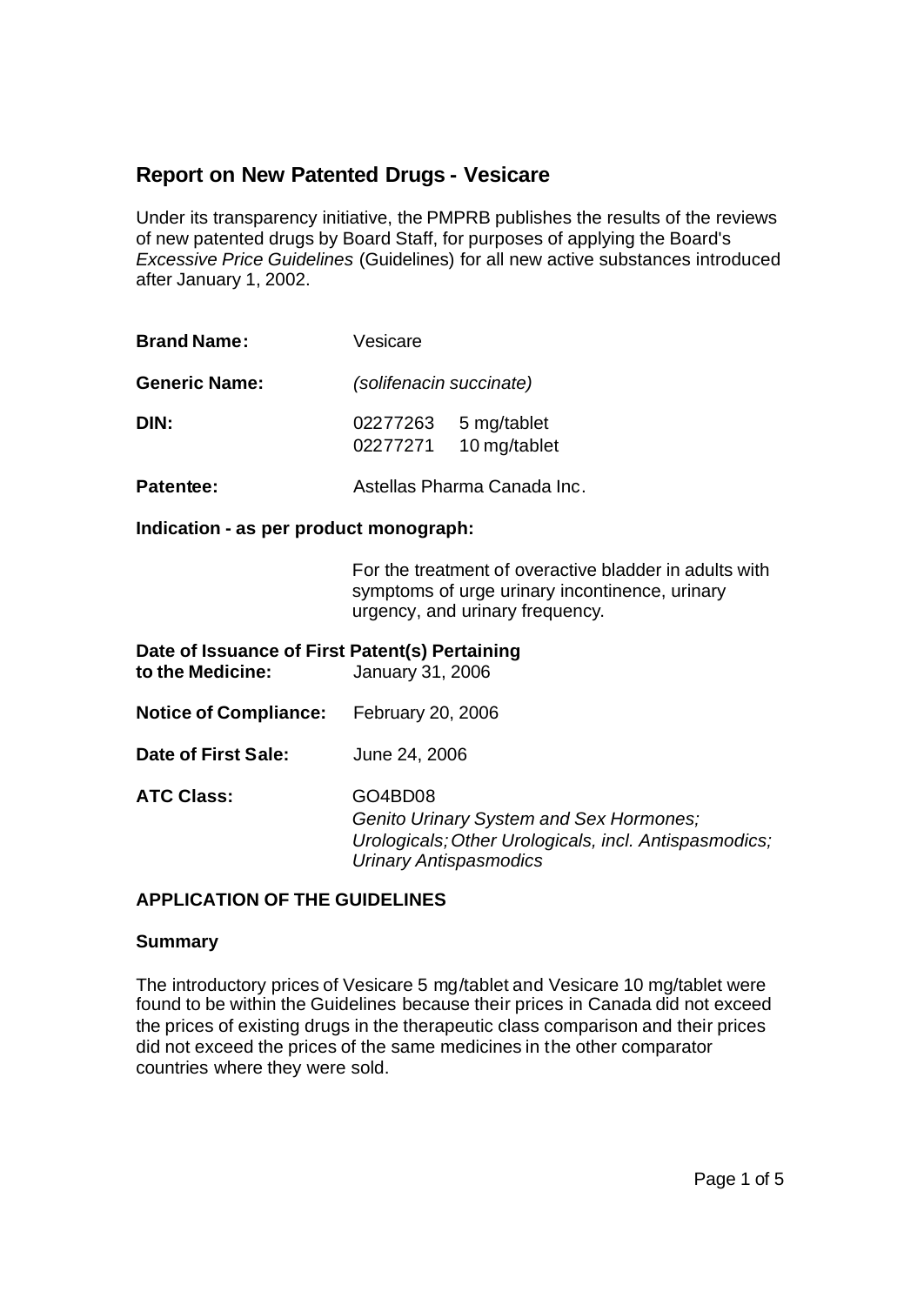### **Scientific Review**

Vesicare is a new active substance and the PMPRB's Human Drug Advisory Panel (HDAP) recommended that Vesicare be classified as a category 3 new medicine (provides moderate, little or no therapeutic advantage over comparable medicines).

The Therapeutic Class Comparison (TCC) test of the Guidelines provides that the price of a category 3 new drug product cannot exceed the prices of other drugs that treat the same disease or condition. Comparators are generally selected from among existing drug products in the same 4th level of the World Health Organization (WHO) Anatomical Therapeutic Chemical (ATC) classification system that are clinically equivalent in addressing the approved indication. See the PMPRB's *Compendium of Guidelines, Policies and Procedures* for a more complete description of the Guidelines and the policies on TCCs.

The HDAP identified darifenacin (*Enablex*), flavoxate (*Urispas*), oxybutynin (*Ditropan XL, Ditropan Syrup, PMS-Oxybutynin*) and tolterodine (*Detrol, Detrol LA*) as the most appropriate comparators for Vesicare, as these therapeutic agents share the same  $4<sup>th</sup>$  level ATC classification and indication as Vesicare, are administered orally, and are clinically equivalent in addressing the approved indication of Vesicare.

The Guidelines provide that the dosage recommended for comparison purposes will normally not be higher than the maximum of the usual recommended dosage. The recommended comparable dosage regimens for Vesicare and its comparators are based on their respective product monographs , available comparative clinical trial information as well as guidelines relevant to the subject matter.

### **Price Review**

Under the Guidelines, the introductory price of a new category 3 drug product will be presumed to be excessive if it exceeds the prices of all of the comparable drug products in the TCC test, or if it exceeds the prices of the same medicine in the seven countries listed in the *Patented Medicines Regulations, 1994* (Regulations). The prices of Vesicare 5 mg/tablet and Vesicare 10 mg/tablet were within the Guidelines as they were not considered to be excessive in relation to the prices of the comparator medicines.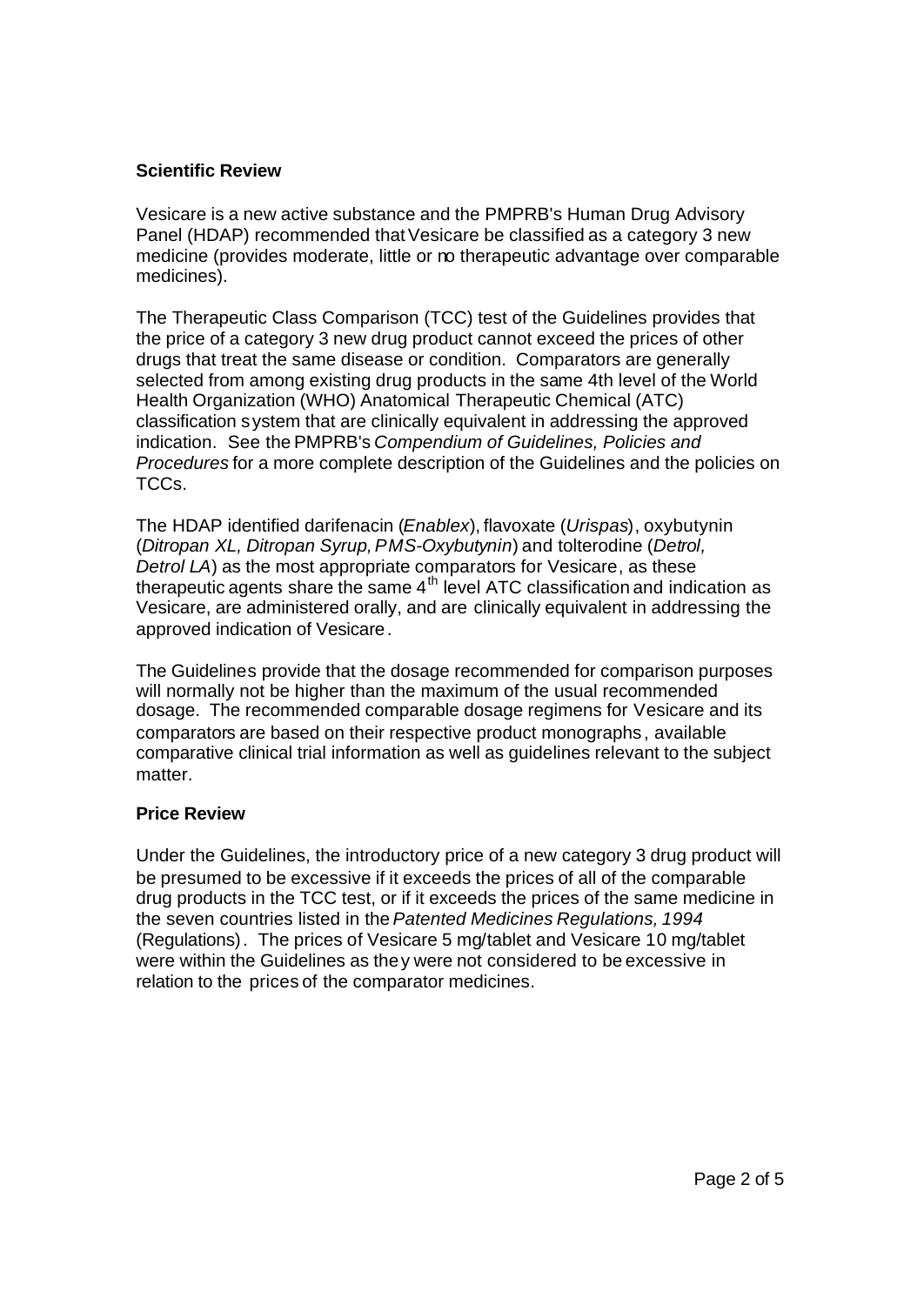| <b>Name</b>     | <b>Strength</b> | <b>Dosage</b><br><b>Regimen</b> |                       | <b>Unit Price Cost Per Day</b> |
|-----------------|-----------------|---------------------------------|-----------------------|--------------------------------|
| <b>Vesicare</b> | 5 mg/tablet     | 1 tablet                        | \$1.6400              | \$1.6400                       |
| Enablex         | 7.5 mg tablet   | $1$ tablet                      | \$1.6671 <sup>2</sup> | \$1.6671                       |
| <b>Urispass</b> | 200 mg tablet   | 3 tablets                       | $$0.4940^3$           | \$1.4820                       |
| PMS-Oxybutynin  | 5 mg tablet     | 2 tablets                       | \$0.1973 <sup>4</sup> | \$0.3946                       |
| Ditropan Syrup  | 1 mg/mL         | $10 \mathrm{m}$                 | \$0.0970 <sup>4</sup> | \$0.9700                       |
| Ditropan XL     | 5 mg tablet     | 1 tablet                        | \$1.7500 <sup>3</sup> | \$3.5000                       |
| Ditropan XL     | 10 mg tablet    | 1 tablet                        | \$1.7500 <sup>3</sup> |                                |
| Detrol          | $2$ mg tablet   | 2 tablets                       | \$0.9100 <sup>4</sup> | \$1.8200                       |
| Detrol LA       | 4 mg tablet     | 1 tablet                        | \$1.8200 <sup>4</sup> | \$1.8200                       |

#### **Introductory Period (July to December 2006)**

**Sources:**

1. Lis te de Médicaments, Régie de l'assurance maladie du Québec, 17<sup>th</sup> Ed., June 2007

2. MEDIS Mckesson Canada, May – July 2007

3. Liste de Médicaments, Régie de l'assurance maladie du Québec, 15<sup>th</sup> Ed., Update 13, February 2006

4. Ontario Drug Benefit Formulary/ Comparative Drug Index: Electronic Version 1.3, June 2006

| <b>Name</b>      | <b>Strength</b>                      | <b>Dosage</b><br><b>Regimen</b> |                       | <b>Unit Price Cost Per Day</b> |
|------------------|--------------------------------------|---------------------------------|-----------------------|--------------------------------|
| <b>Vesicare</b>  | 10 mg/tablet                         | 1 tablet                        | \$1.6400 <sup>1</sup> | \$1.6400                       |
| Enablex          | 15 mg tablet                         | 1 tablet                        | \$1.6671 <sup>2</sup> | \$1.6671                       |
| <b>Urispass</b>  | 200 mg tablet $\overline{6}$ tablets |                                 | $$0.4940^3$           | \$2.9640                       |
| PMS-Oxybutynin   | 5 mg tablet                          | 4 tablets                       | \$0.1973 <sup>4</sup> | \$0.7892                       |
| Ditropan Syrup   | 1 $mg/mL$                            | $20$ mL                         | \$0.0770 <sup>4</sup> | \$1.5400                       |
| Ditropan XL      | 10 mg tablets                        | 3 tablets                       | \$1.7500 <sup>3</sup> | \$5.2500                       |
| Detrol           | 2 mg tablet                          | 2 tablets                       | \$0.9100 <sup>4</sup> | \$1.8200                       |
| <b>Detrol LA</b> | 4 mg tablet                          | 1 tablet                        | \$1.8200 <sup>4</sup> | \$1.8200                       |

## **Introductory Period (July to December 2006)**

**Sources :**

1. Liste de Médicaments, Régie de l'assurance maladie du Québec, 17<sup>th</sup> Ed., June 2007

2. MEDIS Mckesson Canada, May – July 2007

3. Liste de Médicaments, Régie de l'assurance maladie du Québec, 15<sup>th</sup> Ed., Update 13, February 2006

4. Ontario Drug Benefit Formulary/ Comparative Drug Index: Electronic Version 1.3, June 2006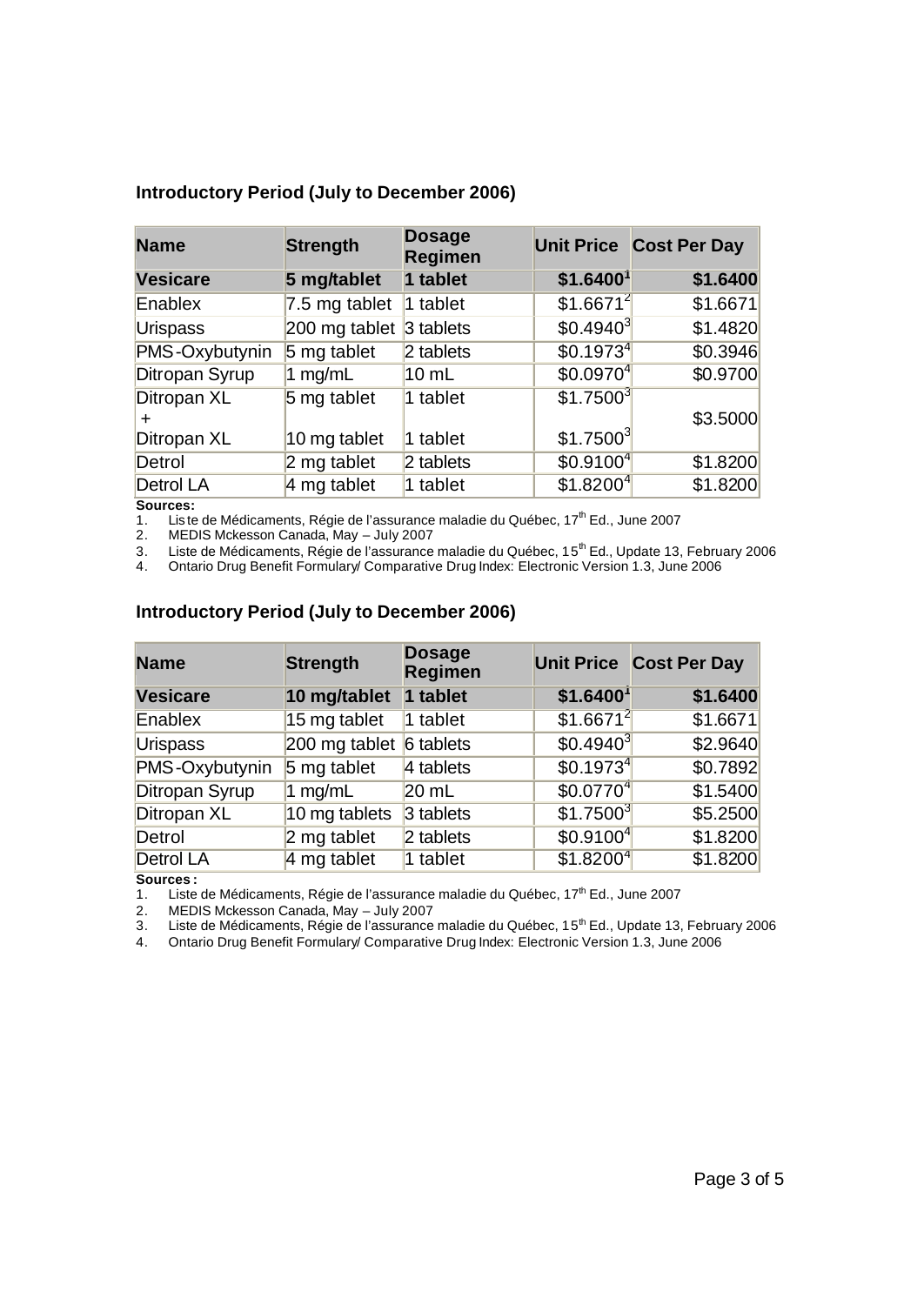In 2006, Vesicare 5 mg/tablet and Vesicare 10 mg/tablet were being sold in all of the seven countries listed in the Regulations. In compliance with the Guidelines, the prices of Vesicare 5 mg/tablet and Vesicare 10 mg/tablet in Canada were below the prices in other countries and were the lowest.

*Where comparators and dosage regimens are referred to in the Summary Reports, they have been selected by the HDAP for the purpose of carrying out the PMPRB's regulatory mandate, which is to review the prices of patented medicines sold in Canada to ensure that such prices are not excessive. The publication of these reports is also part of the PMPRB's commitment to make its price review process more transparent.*

*The information contained in the PMPRB's Summary Reports should not be relied upon for any purpose other than its stated purpose and is not to be interpreted as an endorsement, recommendation or approval of any drug nor is it intended to be relied upon as a substitute for seeking appropriate advice from a qualified health care practitioner.*

# **References - Vesicare**

- 1. Abrams P, Swift S. Solifenacin is effective for the treatment of OAB dry patients: a pooled analysis. Eur Urol 2005;48:483-7.
- 2. American College of Obstetricians and Gynecologists. Urinary incontinence in women. Obstet Gynecol 2005;105(6):1533-45.
- 3. Cardozo L, Castro-Diaz D, Gittelman M, *et al*. Reductions in overactive bladder-related incontinence from pooled analysis of phase III trials evaluating treatment with solifenacin. Int Urogynecol J Pelvic Floor Dysfunct.
- 4. Cardozo L, Lisec M, Millard R, *et al*. Randomized, double-blind placebo controlled trial of the once daily antimuscarinic agent solifenacin succinate in patients with overactive bladder. J Urol 2004;172:1919-24.
- 5. Chapple C. Reply to Jonas U, Rackely RR. Eur Urol 2006;49:188-90.
- 6. Chapple CR, Martinez-Garcia R, Selvaggi L, *et al*. A comparison of the efficacy and tolerability of solifenacin succinate and extended release tolterodine at treating overactive bladder syndrome: results of the STAR trial. Eur Urol 2005;48:464-70.
- 7. Chapple CR, Rechberger T, Al-Shukri S, *et al*. Randomized, double-blind, placebo- and tolterodine-controlled trial of the once-daily antimuscarinic agent solifenacin in patients with symptomatic overactive bladder. BJU Int 2004;93:303-10.